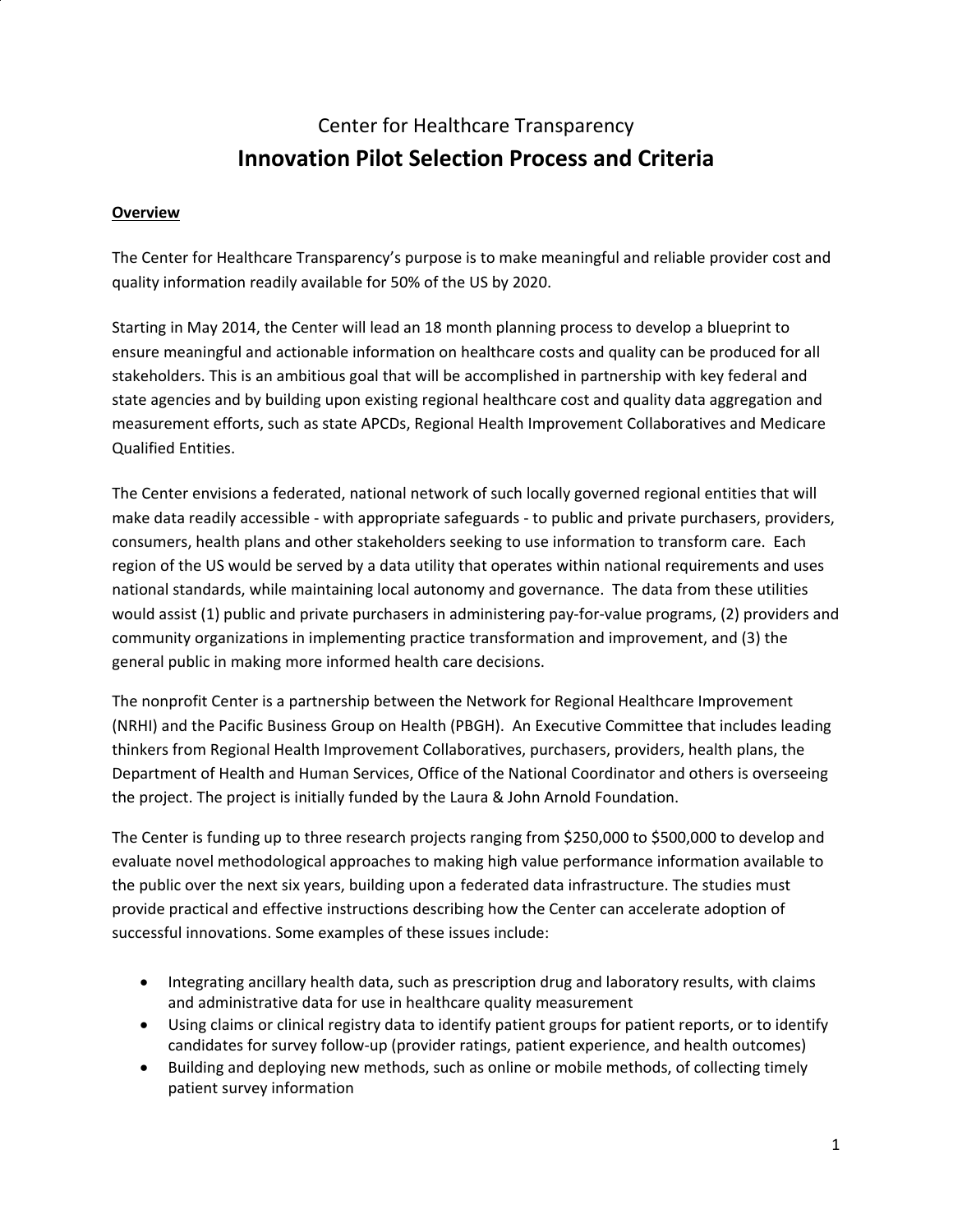- Integrating Patient Experience Data at the individual physician level and developing a national strategy for patient experience surveying
- Developing methodologies to blend healthcare cost and quality measures across multiple regions, multiple payers, and multiple episodes of care
- Identifying ways to produce an information set that is a meaningful and comparable combination of doctor‐specific patient experience ratings and clinic/group clinical ratings
- Working with EHR vendors to build and test API/interfaces to transmit selected ambulatory EHR performance data into a regional data warehouse.

The Center will award funding to proposals that provide concrete, feasible, scalable solutions to problems like these.

## **Minimum Requirements**

- Pilot must address an issue that is prioritized as important by the Center Executive Committee.
- Final pilot results must be available twelve months after the award has been made, with priority given to projects that deliver final results sooner.
- It must be practically and financially feasible to implement solutions and recommendations at regional data centers nationwide.
- Awardee must be willing to allow access to and publication of sufficient detail about the approaches recommended so that they can be fully implemented by a national network of regional participants. This might include intellectual property, data specifications or interfaces, analytics, measures, contracts, legal documents, software tools, or data presentation templates required to fully implement the described solution.
- Preference will be given to solutions with public domain licenses, but financially feasible commercial licensing will be considered for exceptional solutions.
- Awardee must demonstrate adequate data privacy and security safeguards where applicable, including any required insurance coverage.
- Pilot objectives must be achievable within the stated timeline and budget.

## **Proposal Scoring Criteria**

- **Impact (40% weight)**
	- o addresses critical barriers to healthcare transparency
	- o affects broad and diverse populations
	- o improves ability to evaluate physician and medical group performance
- **Dissemination and Scalability (20% weight)**
	- o problem and solution are both clearly defined and the solution addresses the problem
	- o pilot results are generalizable to the entire US population
	- o applies across geographical regions
	- o all necessary licenses are in the public domain or affordable on a national scale
	- o potential problem areas are identified and alternative tactics are considered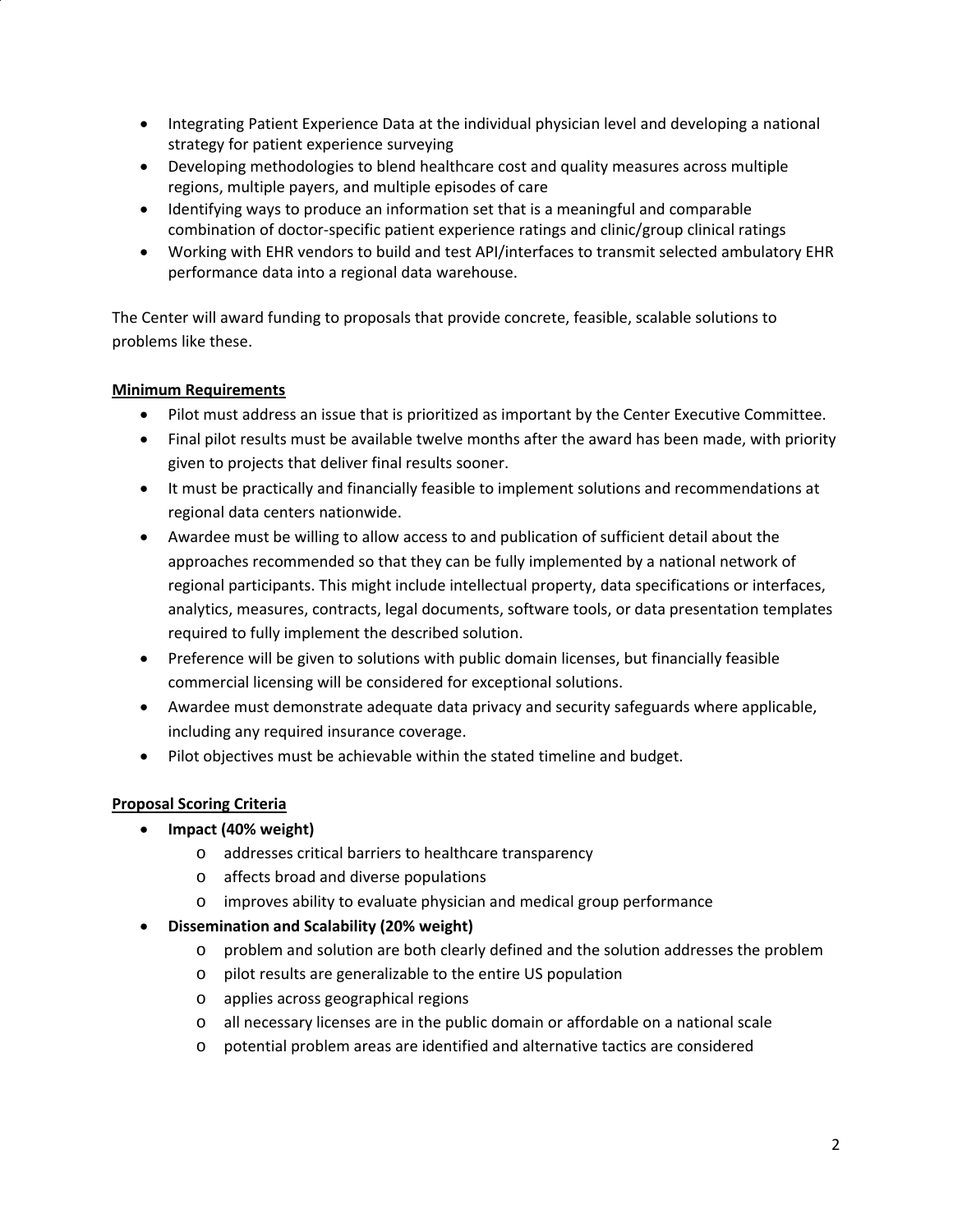## **Innovation (20% weight)**

- o addresses issues arising from the federated model
- o enables novel approaches in priority areas, such as data integration, cost and quality measures, or data collection
- o addresses existing issues in new and promising ways
- **Success Factors (10% weight)**
	- o likely to succeed (feasible, scalable, flexible)
	- o content and technical expertise to conduct the proposed project
	- o experience with any data or analytics required
	- o experience with similar subject matter
- **Budget and Timeline (10% weight)**
	- o budget is reasonable relative to the scope of activities and timeframe
	- o Whether the solution relies upon receipt of additional funding sources and if so, the status of this funding

## **Award Process**

- Award decisions will be made by the Center Executive Committee using a defined scoring procedure.
- PBGH will manage the RFP process.
- This Request for Proposals may be freely distributed.
- Applicants must send an email to the PBGH contact declaring an intention to apply by Friday, July 11. The email should include contact information for a person that should receive correspondence concerning this Request for Proposal.
- Applicants may submit questions about this RFP to the PBGH contact via email before Friday July 18. All submitted questions and responses will be made available to all applicants that have declared their intention to apply.
- PBGH will accept applications via email until Friday July 25.
- Proposals that are judged to meet the minimum requirements will be scored.
- Awards will be made to up to three highly-scored proposals.
- Awards will be announced by personal email contact to awardees no later than Friday August 15.

## Response Format:

- 1. Applicant Information. Describe the persons or organizations making the application. Provide a contact person for correspondence concerning this Request for Proposal.
- 2. Project summary. A brief summary of the problem, the project, and the expected outcome.
- 3. Background. Describe the problem addressed by the proposed project, explaining its relevance to the Center objectives described herein.
- 4. Methods and Data. Describe how the proposed project will be accomplished, including any analytical methods, data collection, or existing data sources that are required.